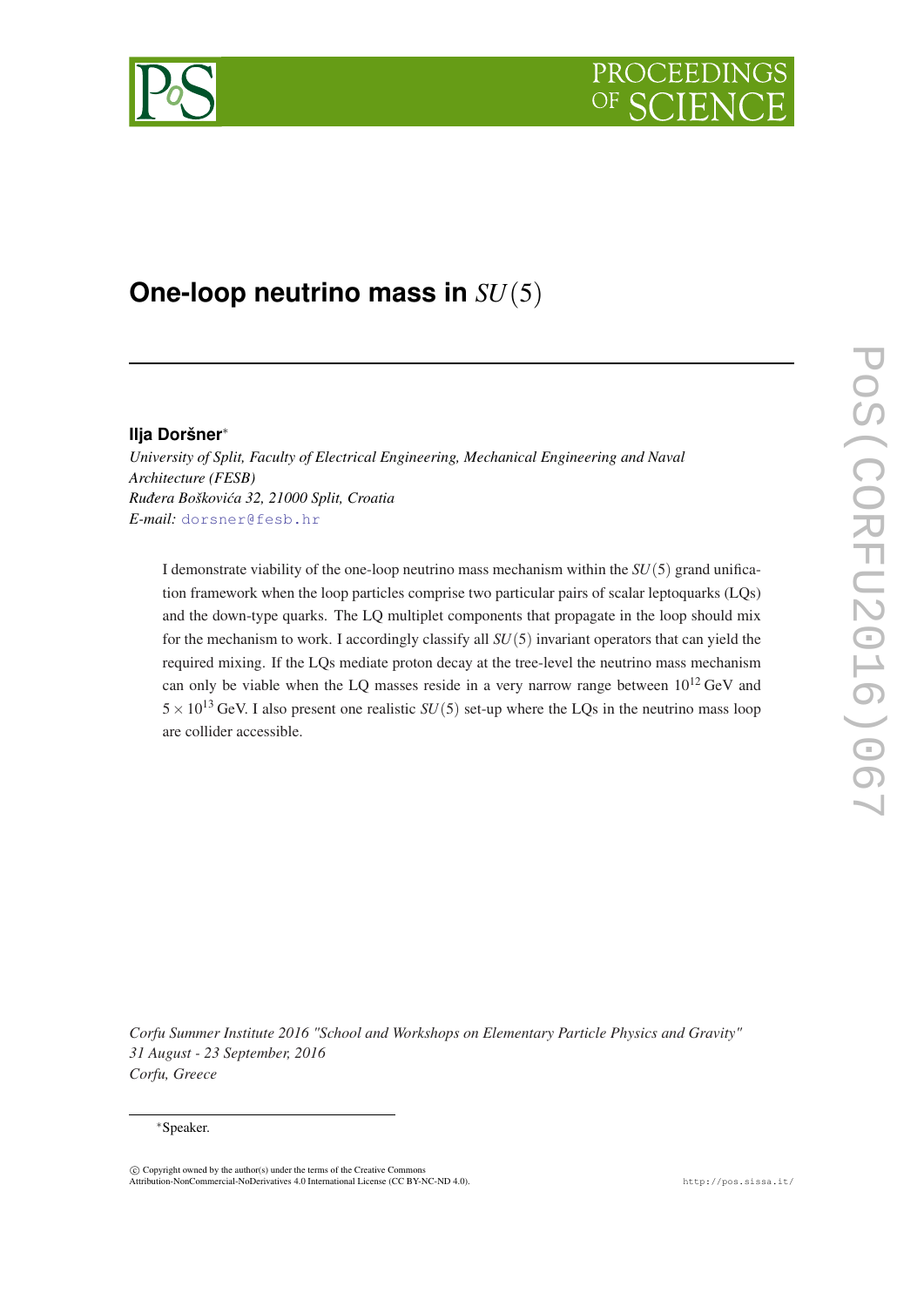# <span id="page-1-0"></span>1. Introduction

Leptoquarks (LQs) are colored states that couple quarks to leptons. They can thus yield novel physical processes that are not present in the Standard Model (SM) of elementary particle physics<sup>1</sup>. One such process is a generation of neutrino masses of Majorana nature at the one-loop level that requires addition of at least two particular scalar LQ multiplets [[2](#page-7-0), [3\]](#page-7-0) to the SM particle content. This type of the one-loop contributions towards neutrino mass has been extensively studied in the literature [[2](#page-7-0), [3,](#page-7-0) [4](#page-7-0), [5,](#page-7-0) [6](#page-7-0), [7,](#page-7-0) [8](#page-7-0)]. The aim of this work is to provide a viable *SU*(5) origin [[9](#page-7-0)] of the oneloop mechanism of the neutrino mass generation when the particles in the loop are the down-type quarks and two scalar LQs. For more details on this analysis the reader is referred to Ref. [\[10\]](#page-7-0).

I first present an overview of the most salient features of the one-loop mechanism to generate neutrino masses. There are only two possible LQ pairs that can generate the one-loop mechanism I intend to incorporate in  $SU(5)$  framework. These combinations are made of either  $S_1-\tilde{R}_2$  or  $S_3-\tilde{R}_2$ mixtures. The LQ states that actually propagate in the neutrino mass loop carry an electric charge of 1/3 in units of the absolute value of the electric charge of an electron. The SM transformation properties of the relevant scalar LQs are given in Table 1, where I adopt standard symbolic notation to represent LQ multiplets [\[11](#page-7-0)]. To single out a particular electric charge eigenstate component from a given LQ multiplet I use superscripts [[1](#page-6-0)]. For example, *S*<sup>3</sup> comprises three electric charge eigenstates that are label *S* 4/3  $^{4/3}_{3}$ ,  $S_3^{1/3}$  $3^{1/3}$ , and  $S_3^{-2/3}$  whereas  $\tilde{R}_2$  comprises two eigenstates denoted  $\tilde{R}_2^{2/3}$ 2 and  $\tilde{R}_2^{-1/3}$  $\frac{-1}{2}$ .

The Yukawa interactions that are relevant for the one-loop mechanism are

$$
\mathcal{L}_Y \supset -\tilde{y}_2^{RL} \bar{d}_R \tilde{R}_2^a \varepsilon^{ab} L_L^b - y_1^{LL} \bar{Q}_L^{Ca} S_1 \varepsilon^{ab} L_L^b - y_3^{LL} \bar{Q}_L^{Ca} \varepsilon^{ab} (\tau^k S_3^k)^{bc} L_L^c - y_D \bar{Q}_L^a H^a d_R + \text{h.c.}, \tag{1.1}
$$

where  $\tilde{y}_2^{RL}$ ,  $y_1^{LL}$ ,  $y_3^{LL}$ , and  $y_D$  are 3 × 3 matrices in flavor space.  $H (\equiv (1, 2, 1/2))$  is the Higgs boson of the SM,  $\tau^k$ ,  $k = 1, 2, 3$ , are Pauli matrices, and  $a, b, c = 1, 2$  are the  $SU(2)$  indices. The couplings that are crucial for the neutrino mass generation mechanism under consideration are the Yukawa couplings of  $\tilde{R}_2^{-1/3}$ ,  $S_1$ , and  $S_3^{1/3}$  with the left-chiral neutrinos and the down-type quarks. These 2 couplings are  $\tilde{y}_2^{RL} \bar{d}_R v_L \tilde{R}_2^{-1/3}$  $\int_{2}^{-1/3}$ ,  $y_1^{LL} d_L^C v_L S_1$ , and  $y_3^{LL} d_L^C v_L S_3^{1/3}$  $S_3^{1/3}$ . Note that  $S_1$  and  $S_3^{1/3}$  $\frac{1}{3}$ <sup>( $\tilde{R}_2^{-1/3}$ )</sup>  $\binom{(-1)^3}{2}$  can only couple to the left-chiral (right-chiral) down-type quarks and the left-chiral neutrinos. It is thus essential that there is a mixing between  $\tilde{R}^{-1/3}$  $S_1^{-1/3}$  and either *S*<sup>1</sup> or  $S_3^{1/3}$  $i_3^{(1/3)}$  if one is to close the loop that effectively yields Majorana mass term for the SM neutrinos.

The relevant parts of the scalar interactions that provide the mixing between  $S_1-\tilde{R}_2$  and  $S_3-\tilde{R}_2$ pairs are

$$
\mathcal{L}_{\text{scalar}} \supset -\lambda_1 \tilde{R}_2^{\dagger a} H^a S_1^{\dagger} - \lambda_3 \tilde{R}_2^{\dagger a} (\tau^k S_3^{\dagger k})^{ab} H^b + \text{h.c.},\tag{1.2}
$$

| <b>LEPTOQUARK</b> | (SU(3), SU(2), U(1))             | SU(5)                                        |
|-------------------|----------------------------------|----------------------------------------------|
| $S_3$             | (3,3,1/3)                        | 45                                           |
| $\tilde{R}_2$     | (3,2,1/6)                        | 10, 15                                       |
| $\mathbf{S}_1$    | $(\overline{\bf 3},{\bf 1},1/3)$ | $\overline{5}, \overline{45}, \overline{50}$ |

**Table 1:** Transformation properties of scalar LQs under the SM gauge group  $SU(3) \times SU(2) \times U(1)$  and the list of the most relevant  $SU(5)$  representations that accommodate them.

<sup>&</sup>lt;sup>[1](#page-6-0)</sup>See, for example, Ref. [1] for an exhaustive list of references on the LQ phenomenology.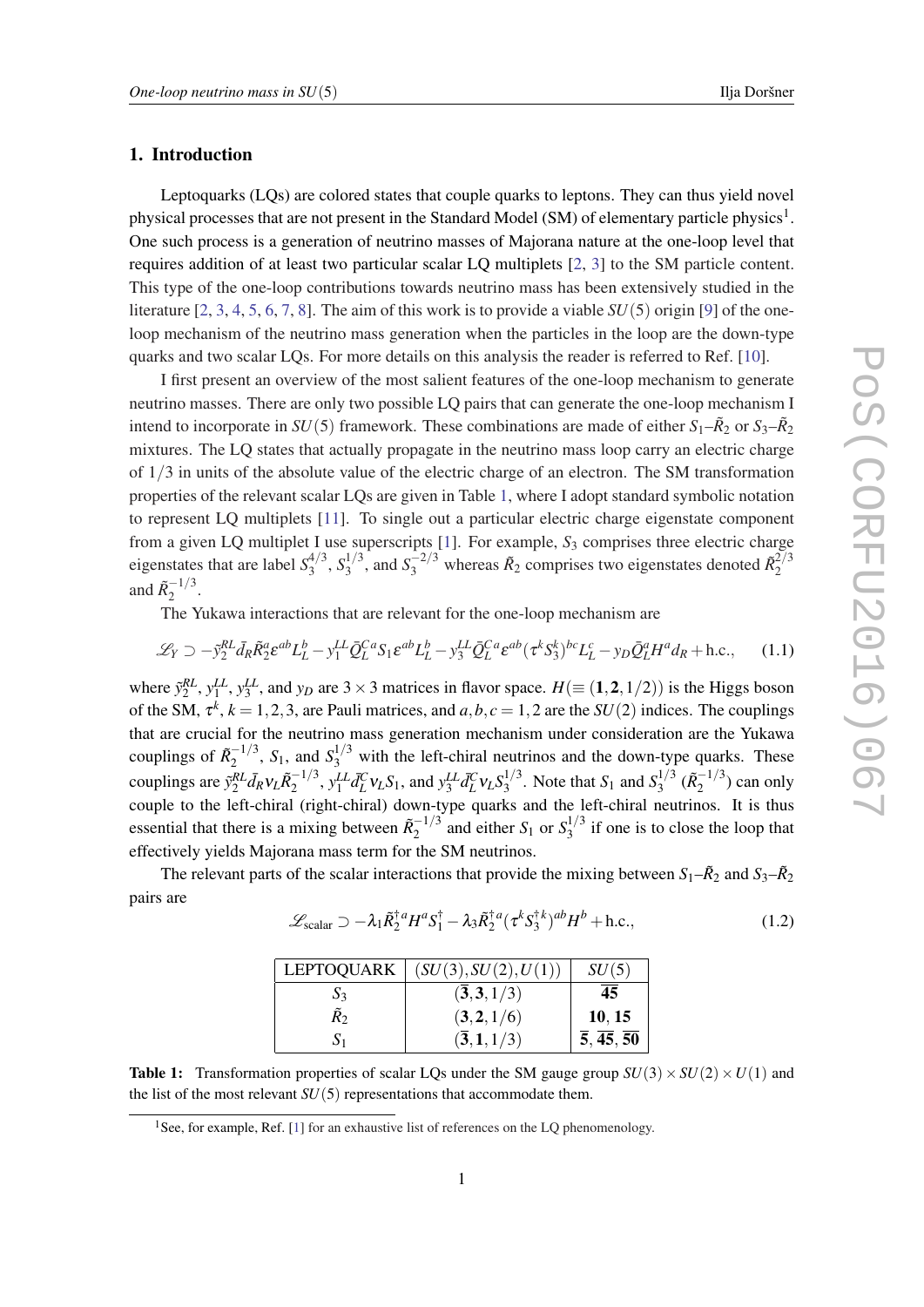<span id="page-2-0"></span>where  $\lambda_1$  and  $\lambda_3$  are dimensionful parameters. I denote the squared-masses of the two physical LQs of the  $1/3$  electric charge with  $m_{LQ1}^2$  and  $m_{LQ2}^2$  regardless of whether these states originate from the  $S_1-\tilde{R}_2^{-1/3*}$  $\frac{-1/3}{2}$  or  $S_3^{1/3}$  $\frac{1}{3}$ <sup>-1</sup>/3∗  $2^{-(1/3)}$  combination in what follows. The angle that diagonalises  $2 \times 2$ squared-mass matrix  $m_1^2$  ( $m_3^2$ ) when the mixing pair is  $S_1 - \tilde{R}_2^{-1/3*}$  $\binom{1}{2}^{3*}$   $\binom{5}{3}^{7}$  $-\tilde{R}_2^{-1/3*}$  $\binom{-1}{2}^*$  is labeled  $\theta_1$  ( $\theta_3$ ). The squared-mass matrices  $m_1^2$  and  $m_3^2$  take the form

$$
m_{1,3}^2 = \begin{pmatrix} m_{11}^2 & \lambda_{1,3} \langle H \rangle \\ \lambda_{1,3} \langle H \rangle & m_{22}^2 \end{pmatrix},
$$
\n(1.3)

where  $\langle H \rangle$  represents a vacuum expectation value (VEV) of electrically neutral component of the SM Higgs field. Here,  $m_{11}^2$  and  $m_{22}^2$  are the squares of would-be masses of  $S_1$  and  $\tilde{R}_2^{-1/3*}$  $\frac{1}{2}$ <sup>-1/3\*</sup> or  $S_3^{1/3}$ 3 and  $\tilde{R}_2^{-1/3*}$  $\frac{1}{2}$ <sup>1/3\*</sup> if there was no mixing whatsoever while the angles  $\theta_1$  and  $\theta_3$  are defined through

$$
\tan 2\theta_{1,3} = \frac{2\lambda_{1,3} \langle H \rangle}{m_{11}^2 - m_{22}^2}.
$$
 (1.4)

Finally, the effective neutrino mass matrix that is generated at the one-loop level in the down-type quark mass basis reads [\[4\]](#page-7-0)

$$
(m_N)_{\alpha\beta} = \frac{3 \sin 2\theta_{1,3}}{32\pi^2} \sum_{\delta=1,2,3} m_\delta \left[ \frac{\log x_{1\delta}}{1 - x_{1\delta}} - \frac{\log x_{2\delta}}{1 - x_{2\delta}} \right] \left\{ (\tilde{y}_2^{RL})_{\delta\alpha} (y_{1,3}^{LL})_{\delta\beta} + (\tilde{y}_2^{RL})_{\delta\beta} (y_{1,3}^{LL})_{\delta\alpha} \right\}
$$
  

$$
\approx \frac{3 \sin 2\theta_{1,3}}{32\pi^2} \log \frac{m_{\text{LO2}}^2}{m_{\text{LO1}}^2} \sum_{\delta=1,2,3} m_\delta \left\{ (\tilde{y}_2^{RL})_{\delta\alpha} (y_{1,3}^{LL})_{\delta\beta} + (\tilde{y}_2^{RL})_{\delta\beta} (y_{1,3}^{LL})_{\delta\alpha} \right\},
$$
(1.5)

where  $(m_1, m_2, m_3) = (m_d, m_s, m_b) = \langle H \rangle ((y_D)_{11}, (y_D)_{22}, (y_D)_{33})$  are the down-type quark masses,  $\alpha, \beta, \delta = 1, 2, 3$  are flavor indices, and  $x_{i\delta} = m_{\delta}^2$  $\frac{2}{\delta}$ / $m_{\text{LQ}i}^2$ . The associated one-loop Feynman diagrams are presented in Fig. 1.



Figure 1: The neutrino mass diagrams with the down-type quarks in the loop. See text for full details.

The aim of this work is to embed this particular one-loop neutrino mass mechanism in the *SU*(5) framework. I accordingly investigate viability of two distinct regimes in Section [2](#page-3-0). First regime corresponds to a scenario where the LQs behind the neutrino mass generation reside at a very high energy scale. This possibility is discussed in Section [2.1.](#page-4-0) Second regime corresponds to a scenario where the neutrino masses are generated with the Large Hadron Collider (LHC) accessible scalar LQs. I demonstrate viability of that scenario in Section [2.2.](#page-5-0) The summary is presented in Section [3](#page-6-0).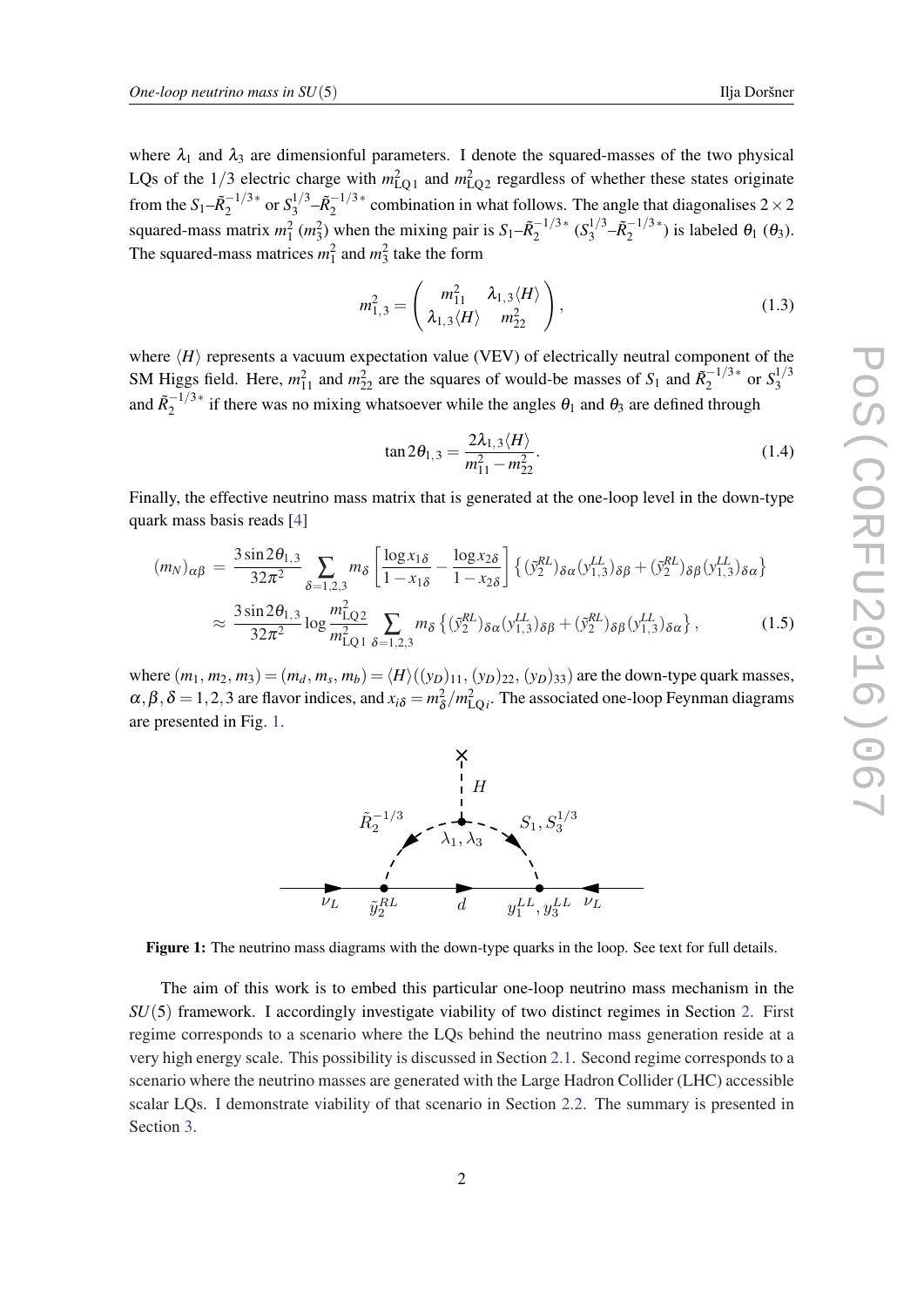## <span id="page-3-0"></span>2. Grand unification vs. one-loop neutrino mass

I proceed with a realistic implementation of the one-loop neutrino mass mechanism with scalar LQs within the  $SU(5)$  grand unification framework. The SM fermions reside in  $10<sub>\alpha</sub>$  and  $\bar{5}_{\alpha}$  of *SU*(5), where  $\alpha$ (= 1,2,3) is a flavor index [[9](#page-7-0)]. The exact decompositions of  $10_{\alpha}$  and  $\bar{5}_{\alpha}$ under  $SU(3) \times SU(2) \times U(1)$  of the SM read  $\mathbf{10}_{\alpha} \equiv (1,1,1)_{\alpha} \oplus (\mathbf{3},1,-2/3)_{\alpha} \oplus (\mathbf{3},\mathbf{2},1/6)_{\alpha} =$  $(e_{\alpha}^C, u_{\alpha}^C, Q_{\alpha})$  and  $\overline{5}_{\alpha} \equiv (1, 2, -1/2)_{\alpha} \oplus (\overline{3}, 1, 1/3)_{\alpha} = (L_{\alpha}, d_{\alpha}^C)$ , respectively. Possible embeddings of scalar LQs in the *SU*(5) representations are presented in Table [1](#page-1-0).

One clearly needs either one 10- or one 15-dimensional scalar representation in order to introduce one  $\tilde{R}_2$  multiplet in any  $SU(5)$  model. Relevant contraction that yields the interaction term  $\tilde{y}_2^{RL} \bar{d}_R v_L \tilde{R}_2^{-1/3}$  $\frac{1}{2}$  of Eq. ([1.1\)](#page-1-0) when  $\tilde{R}_2$  is part of 10-dimensional (15-dimensional) representation is  $y_{\alpha\beta}$  $\overline{5}_{\alpha}$  $\overline{5}_{\beta}$ **10** ( $y_{\alpha\beta}$  $\overline{5}_{\alpha}$  $\overline{5}_{\beta}$ **15**). I accordingly identify  $\tilde{y}_2^{RL}$  to be  $-y/\sqrt{2}$ , where *y* is an antisymmetric (symmetric) complex matrix when  $\tilde{R}_2$  originates from 10-dimensional (15-dimensional) representation.

The origin of the term  $y_3^{LL} \bar{d}_L^C v_L S_3^{1/3}$  $3^{(1/3)}$  $3^{(1/3)}$  $3^{(1/3)}$  of Eq. [\(1.1\)](#page-1-0) is unique in *SU*(5) as can be seen from Table 1. Namely,  $S_3$  resides in a 45-dimensional representation and the relevant contraction that generates aforementioned couplings is  $y_{\alpha\beta}^{45}10_{\alpha}\overline{5}_{\beta}\overline{45}$ . One can thus identify  $y_3^{LL}$  with  $y^{45}/\sqrt{2}$ , where  $y^{45}$  is related to the masses of the charged fermions and down-type quarks as I show in the next paragraph.

To generate viable charged fermion masses the minimal *SU*(5) scenario needs to include one 5-dimensional scalar representation beside the 45-dimensional one [[12\]](#page-7-0). I denote VEVs of  $5 \equiv 5^{\circ}$ and  $45 \equiv 45^{ij}_k$  with  $\langle 5^5 \rangle = v_5/$  $\sqrt{2}$  and  $\langle 45^{15}_1 \rangle = \langle 45^{25}_2 \rangle = \langle 45^{35}_3 \rangle = v_{45}/$ √ 2, where  $i, j, k = 1, ..., 5$ are the *SU*(5) indices. The minimal set of contractions that generates mass matrices of the SM charged fermions comprises three operators:  $y_{\alpha\beta}^{45}10_{\alpha}\overline{5}_{\beta}\overline{45}$ ,  $y_{\alpha\beta}^{5}10_{\alpha}\overline{5}_{\beta}\overline{5}$ , and  $\bar{y}_{\alpha\beta}10_{\alpha}10_{\beta}\overline{5}$ . The  $3 \times 3$  mass matrices for the down-type quarks, charged leptons, and the up-type quarks are

$$
m_D = -y^{45}v_{45} - y^5v_5/2,
$$
\n(2.1)

$$
m_E^T = 3y^{45}v_{45} - y^5v_5/2,
$$
\n(2.2)

$$
m_U = \sqrt{2}(\bar{y} + \bar{y}^T)v_5,\tag{2.3}
$$

where all the VEVs are taken to be real. The VEV normalization yields  $v_5^2/2 + 12v_{45}^2 = v^2$ , where  $v (= 246 \text{ GeV})$  is the electroweak VEV [\[13\]](#page-7-0). The *SU*(5) symmetry thus dictates that  $y^{45} \equiv \sqrt{2}y_3^{LL} =$  $-y_2^{RL} = (m_E^T - m_D)/(4v_{45}).$ 

One can also produce the term  $y_1^L L d_L^C v_L S_1$  of Eq. ([1.1](#page-1-0)) within the *SU*(5) framework. It originates from  $y_{\alpha\beta}^5 \mathbf{10}_\alpha \overline{\mathbf{5}}_\beta \overline{\mathbf{5}}$  and  $y_{\alpha\beta}^{45} \mathbf{10}_\alpha \overline{\mathbf{5}}_\beta \overline{\mathbf{45}}$  for  $S_1 \in \overline{\mathbf{5}}$  and  $S_1 \in \overline{\mathbf{45}}$ , respectively. In the former (latter) case one can identify  $y_1^{LL}$  with  $-y^5/\sqrt{2} (y^{45}/2)$ .

Finally, there is a question of the LQ mixing in *SU*(5). There are two very different regimes for the scalar LQ masses that can be envisaged with regard to this issue.

First option is that the LQs behind the neutrino mass generation reside at a very high energy scale. This would automatically provide compliance of the set-up with the experimental bounds on proton decay. The main issue with this regime could be associated with the size of the relevant lepton-quark-LQ couplings. Namely, the Yukawa couplings might need to be unrealistically large in order to (re)produce neutrino mass scales that are compatible with experimental observations. It turns out that this is not the case and I accordingly demonstrate in Section [2.1](#page-4-0) why and how this particular scenario can be realised within the *SU*(5) framework.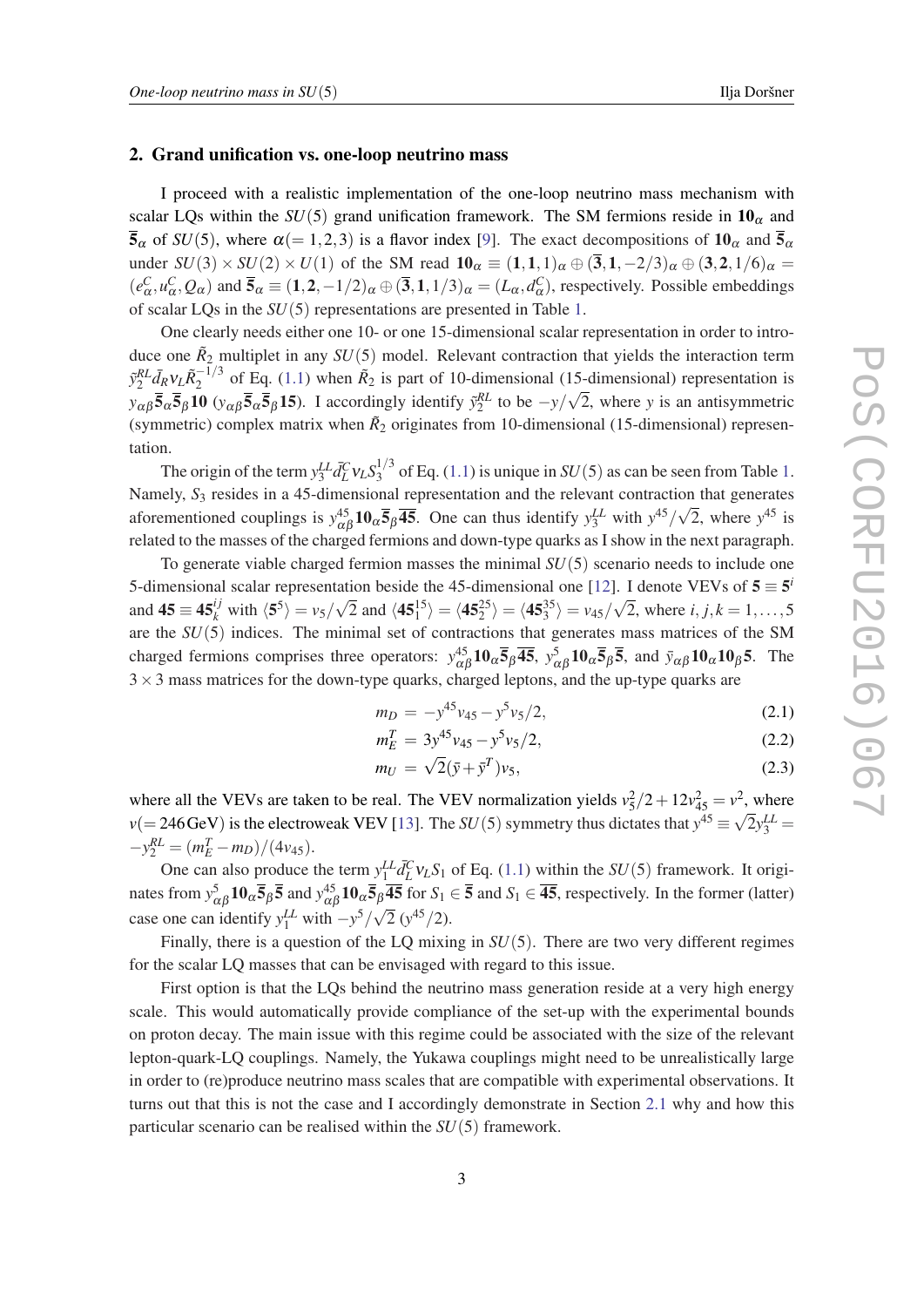<span id="page-4-0"></span>Second option is that the scalar LQs in the neutrino mass loop are collider accessible. The main difficulty with this particular set-up is to explain observed levels of matter stability [[14\]](#page-7-0). Namely, *S*<sup>1</sup> and *S*<sup>3</sup> can both have "diquark" couplings that, in combination with the lepton–quark–LQ couplings that are needed to generate neutrino masses, destabilise protons and bound neutrons. To avoid conflict with stringent limits on proton lifetime one would need to either forbid or substantially suppress these "diquark" operators. This might be very difficult from the model building point of view since the unification of the matter fields dictates common origin of both types of couplings. One would also need to prevent mixing between these LQs and any other LQ in the theory that has "diquark" couplings to insure stability of matter. This might also represent a challenge since one needs to mix specific LQ multiplets in order to generate neutrino masses in the first place. I show that both of these issues can be successfully addressed for the  $S_3-\tilde{R}_2$  loop scenario in Section [2.2](#page-5-0).

#### 2.1 Heavy LQ regime

I assume in this section that all the LQ masses need to be at or exceed  $10^{12}$  GeV to insure proton stability. This is a very conservative estimate since it is certainly above a lower bound that can be extracted from the latest data on proton stability within the *SU*(5) framework [\[15](#page-7-0)].

The mixing angle between either  $S_1$  and  $\tilde{R}_2^{-1/3*}$  $\frac{1}{2}$ <sup>-1/3\*</sup> or  $S_3^{1/3}$  $a_3^{1/3}$  and  $\tilde{R}_2^{-1/3*}$  will be rather small if the LQs are heavy. I will for definiteness assume that  $\tilde{R}_2$  originates from 15-dimensional representation. The  $S_3^{1/3}$  $\frac{3^{1/3}}{2} - \tilde{R}_2^{-1/3*}$  mixing, in particular, originates in *SU*(5) from three operators for  $\tilde{R}_2 \in \mathbf{15}$ . These operators are  $45_k^{ij} \overline{15}_{jl} 45_k^{lk}$ ,  $45_k^{ij} \overline{15}_{jl} 45_m^{lk} 24_l^m$ , and  $5^i \overline{15}_{lj} 45_i^{jk} 24_k^l$ , where 24-dimensional representation breaks  $SU(5)$  down to  $SU(3) \times SU(2) \times U(1)$  through a very large VEV of the order of 10<sup>16</sup> GeV. I list all possible *SU*(5) operators that generate mixing between the 1/3 electric charge scalar LQs that are relevant for the loop generated neutrino masses in Table [2.](#page-5-0) For example, the operator  $5^{i}$   $\overline{15}_{l}$  *j* $45^{j k}_{i}$  24<sup>*l*</sup><sub>k</sub> produces a mixing coefficient for the  $S_3^{1/3}$  $-\tilde{R}_2^{-1/3*}$  $2^{(-1/3)^*}$  pair that is equal to −5*v*5*v*24/(2  $\sqrt{2}$ ), where the VEV of (1,1,0) in 24 ≡ 24<sup>*i*</sup><sub>j</sub> is  $\langle (1,1,0) \rangle = v_{24} \text{diag}(2,2,2,-3,-3)$ . The angle  $\theta_3$  of Eq. [\(1.4\)](#page-2-0) can thus be approximated to be at most  $\theta_3 \sim (v_5v_{24})/m_{LQ}^2 \approx 10^{18}/10^{24}$  =  $10^{-6}$ , where  $v_5 \sim \langle H \rangle \approx 10^2$  GeV,  $v_{24} \sim \lambda_3 \approx 10^{16}$  GeV, and  $m_{11}^2 - m_{22}^2 \sim m_{LQ}^2 \approx 10^{24}$  GeV<sup>2</sup>. The necessary mixing between  $S_1(\in 5)$  and  $\tilde{R}_2(\in 15)$  can be generated through the contractions of the form  $\overline{5}_i\overline{5}_j15^{ij}$  and  $\overline{5}_i\overline{5}_j15^{jk}24^i_k$ . These, again, yield an angle  $\theta_1$  that is comparable in strength to the estimate for  $\theta_3$ . One can furthermore safely assume that  $m_b (\approx 1 \text{ GeV})$  contribution dominates the sum in Eq. ([1.5](#page-2-0)). Putting all this together implies that

$$
m_N \sim \frac{3\theta_{1,3}}{32\pi^2} m_b \log \frac{m_{\text{LQ2}}^2}{m_{\text{LQ1}}^2} (\tilde{y}_2^{RL} y_{1,3}^{LL}) \approx \frac{10^{-6}}{10^2} 10^9 \,\text{eV} (\tilde{y}_2^{RL} y_{1,3}^{LL}) = 10 \,\text{eV} (\tilde{y}_2^{RL} y_{1,3}^{LL}),\tag{2.4}
$$

where I suppress flavor indices and assume that the mass splitting between LQs is not substantial and accordingly take that  $log(m_{Q_2}^2/m_{Q_1}^2) \approx 1$ . The approximation of Eq. (2.4) shows that the entries in the product  $(\tilde{y}_2^{RL} y_{1,3}^{LL})$  do not have to be very large to correctly describe the neutrino mass scale. For example, in the non-degenerate normal hierarchy case for the neutrino masses<sup>2</sup> the largest entry on the left side of Eq. (2.4) needs to be at the level of  $5 \times 10^{-2}$  eV which would imply that  $(\tilde{y}_2^{RL} y_{1,3}^{LL}) \sim 5 \times 10^{-3}$ . This back-of-the-envelope estimate clearly demonstrates viability of the heavy LQ option. Note that there is an upper bound on the heavier of the two LQs in this set-up

 $2$ For a recent analysis of neutrino oscillation data see, for example, Ref. [\[16](#page-7-0)].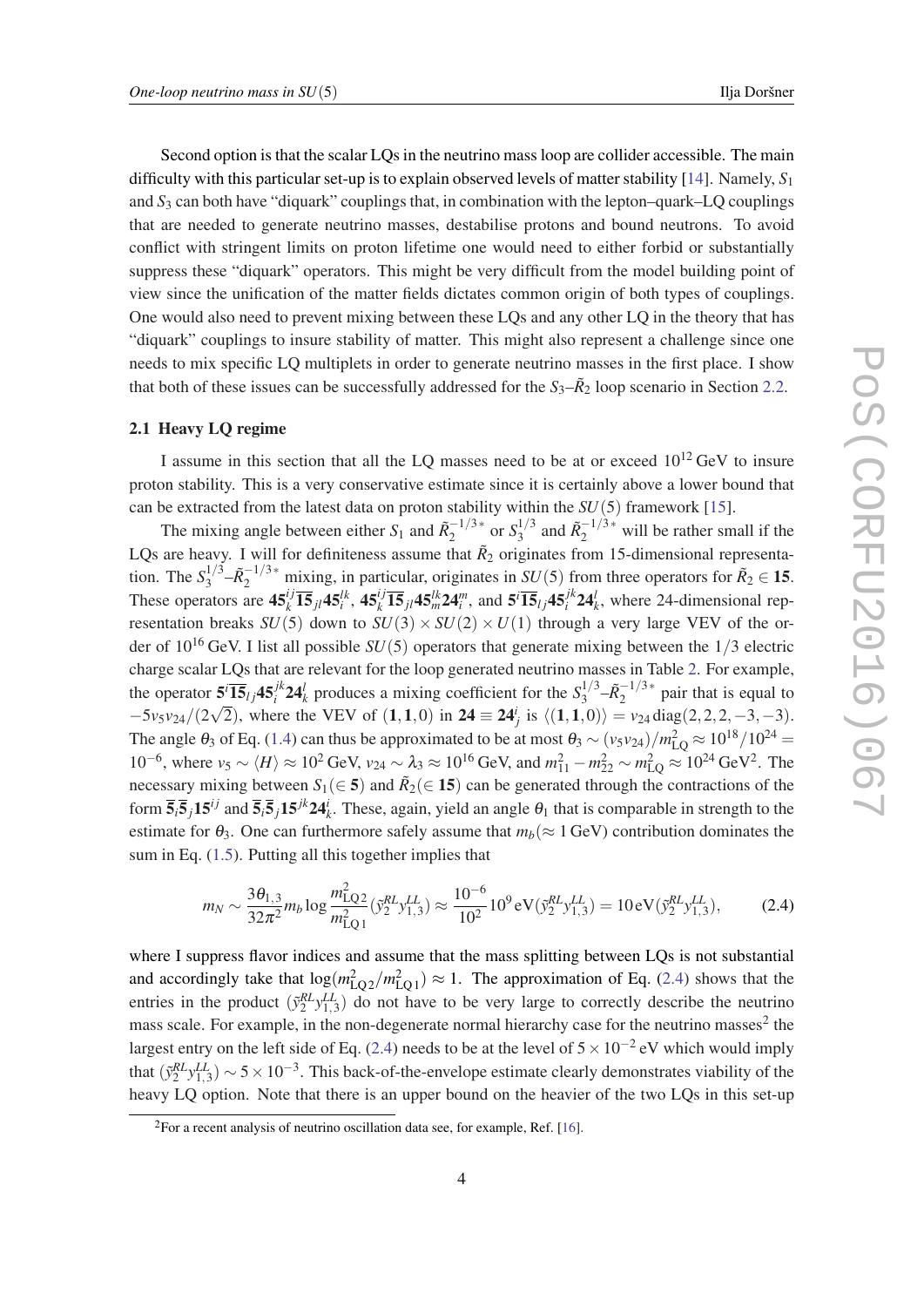<span id="page-5-0"></span>if one demands perturbativity of Yukawa coupling entries in  $\tilde{y}_2^{RL}$  and  $y_{1,3}^{LL}$  matrices. I find it to be roughly at  $5 \times 10^{13}$  GeV. These estimates imply that the two LQs in the neutrino mass loop must reside in relatively narrow mass window from  $10^{12}$  GeV to  $5 \times 10^{13}$  GeV in order to accommodate all the constraints. One can then infer that  $\log(m_{\text{LQ2}}^2/m_{\text{LQ1}}^2) \lesssim 5$  which is in agreement with the initial ansatz that  $\log(m_{\text{LQ2}}^2/m_{\text{LQ1}}^2) \sim 1$ .

| SU(5)         |    | $S_1$                                                                                                                                                                                                                                                                       |                                                                                                                                                                                                                                                                          | $S_3$                                                                                                                                                                       |
|---------------|----|-----------------------------------------------------------------------------------------------------------------------------------------------------------------------------------------------------------------------------------------------------------------------------|--------------------------------------------------------------------------------------------------------------------------------------------------------------------------------------------------------------------------------------------------------------------------|-----------------------------------------------------------------------------------------------------------------------------------------------------------------------------|
|               |    | 5                                                                                                                                                                                                                                                                           | 45                                                                                                                                                                                                                                                                       | 45                                                                                                                                                                          |
| $\tilde{R}_2$ | 10 | $5^{i}$ $\overline{10}_{jk}$ 45 $^{jk}$<br>$\overline{5}_i\overline{5}_j10^{jk}24_k^i$<br>$5^{i}$ $\overline{10}_{lj}$ $45^{jk}_{i}$ $24^{l}_{k}$<br>$5^{i}$ $\overline{10}_{ij}$ 45 $^{jk}_{l}$ 24 $^{l}_{k}$<br>$5^{i}$ $\overline{10}_{lm}$ 45 $^{lm}_{i}$ 24 $^{j}_{i}$ | $5^{i}$ $\overline{10}_{jk}$ 45 $^{jk}$<br>$5^{i}$ $\overline{10}_{l}$ $45^{jk}_{i}$ $24^{l}_{k}$<br>$5^{i}$ $\overline{10}_{ij}$ 45 $^{jk}_{l}$ 24 $^{l}_{k}$<br>$\overline{{\bf 5}^i \overline{\bf 10}}_{lm} {\bf 45}^{lm}_i {\bf 24}^j_i$                             | $5^{i}$ $\overline{10}$ <sub>jk</sub> $45^{jk}_{i}$<br>$5^{i}$ $\overline{10}_{lj}$ $45^{jk}_{i}$ $24^{l}_{k}$<br>$5^{i}$ $\overline{10}_{lm}$ 45 $^{lm}_{i}$ 24 $^{j}_{i}$ |
|               | 15 | $\overline{5}_i \overline{5}_j 15^{ij}$<br>$\overline{5}_i\overline{5}_j15^{jk}24_k^i$                                                                                                                                                                                      | $\overline{45^{\iota j}_k}$ $\overline{15}_{\iota k}$ $\overline{45}^{\iota k}_{\iota}$<br>$5^{i}$ $\overline{15}_{lj}$ $45^{jk}_{i}$ $24^{l}_{k}$<br>$5^{i}$ $\overline{15}_{ij}$ 45 $^{jk}_{l}$ 24 $^{l}_{k}$<br>$45_k^{ij}$ $\overline{15}_{jl}$ $45_m^{lk}$ $24_l^m$ | $45^{ij}_{k}$ 15 <sub>jl</sub> 45 <sup>lk</sup><br>$5^{i}$ $\overline{15}_{lj}$ $45^{jk}_{i}$ $24^{l}_{k}$<br>$45^{ij}_k \overline{15}_{jl} 45^{lk}_m 24^m_i$               |

Table 2:  $SU(5)$  operators that generate mixing between the  $1/3$  electric charge scalar LQs if one assumes that the only VEVs in the theory are the ones proportional to  $v_{24}$ ,  $v_{45}$ , and  $v_5$ .

This particular possibility to generate neutrino masses has been completely overlooked in the literature on grand unification.

# 2.2 Light LQ regime

To demonstrate that the collider accessible LQ scenario is a viable option to generate neutrino masses one needs to study the mixing of the LQs in a given model in detail. Namely, if the genuine LQ states mix with the states that have "diquark" couplings it is hard to imagine that matter stability holds at the experimentally observed levels. I again focus exclusively on a scenario when  $\tilde{R}_2$  originates from 15-dimensional representation in what follows. The analysis for the 10-dimensional representation case is completely analogous [[10\]](#page-7-0). The *SU*(5) scenario that I will consider comprises the following scalar representations: 5, 15, 24, and 45. Note that  $R_2$ ,  $\tilde{R}_2$ , and  $S_3$  do not have "diquark" couplings [\[17](#page-7-0)] at renormalizable level if the charged fermion mass relations are given with Eqs. [\(2.1\)](#page-3-0), [\(2.2\)](#page-3-0), and ([2.3](#page-3-0)). The scalar LQs in the  $SU(5)$  set-up under consideration are  $S_1^* \in 5$ ,  $(\tilde{R}_{2}^{2/3})$  $\frac{2}{3}, \tilde{R}_2^{-1/3}$  $\binom{1}{2}$  ∈ **15**, and  $(S_3^{4/3*})$  $S_3^{1/3*}$ ,  $S_3^{1/3*}$  $S_3^{1/3*}, S_3^{-2/3*}$  $\frac{1}{3}$ <sup>-2/3∗</sup>,  $R_2^{5/3}$ <sup>\*</sup>  $R_2^{5/3*}, R_2^{2/3*}$  $2^{2/3*}, \tilde{S}_1, S_1^* \in \mathbf{45}$ . All in all, there is one LQ with the 5/3 charge, two LQs with the 4/3 charge, three LQs with the 2/3 charge, and four LQs with the  $1/3$  charge.

There are ten non-trivial operators that mix the LQ states of the same electric charge if the only VEVs present are the ones proportional to  $v_{24}$ ,  $v_{45}$ , and  $v_5$ . These contractions are  $5^{i}\overline{15}_{ij}5^{j}, 5^{i}\overline{45}_{ij}^{k}\overline{24}_{k}^{j}, 45^{ij}_{k}\overline{15}_{jl}45^{lk}_{i}, 5^{l}\overline{5}_{i}45^{jk}_{l}\overline{45}_{jk}^{i}, 5^{i}\overline{15}_{lj}45^{jk}_{i}24^{l}_{k}, 5^{i}\overline{15}_{ij}45^{jk}_{l}24^{l}_{k}, \varepsilon_{ijlmn}5^{k}15^{io}45^{jl}_{k}45^{mn}_{o},$  $5^j\overline{5}_i45^k_i\overline{45}^l_{jk}, \overline{5}_i\overline{5}_j15^{jk}24^i_k$ , and  $45^i_k\overline{15}_{jl}45^{lk}_{m}24^m_i$ . The LQ components affected by these contractions are the ones with the  $1/3$  and  $2/3$  electric charges. There are no contractions that mix LQs of the 4/3 electric charge through these particular VEVs.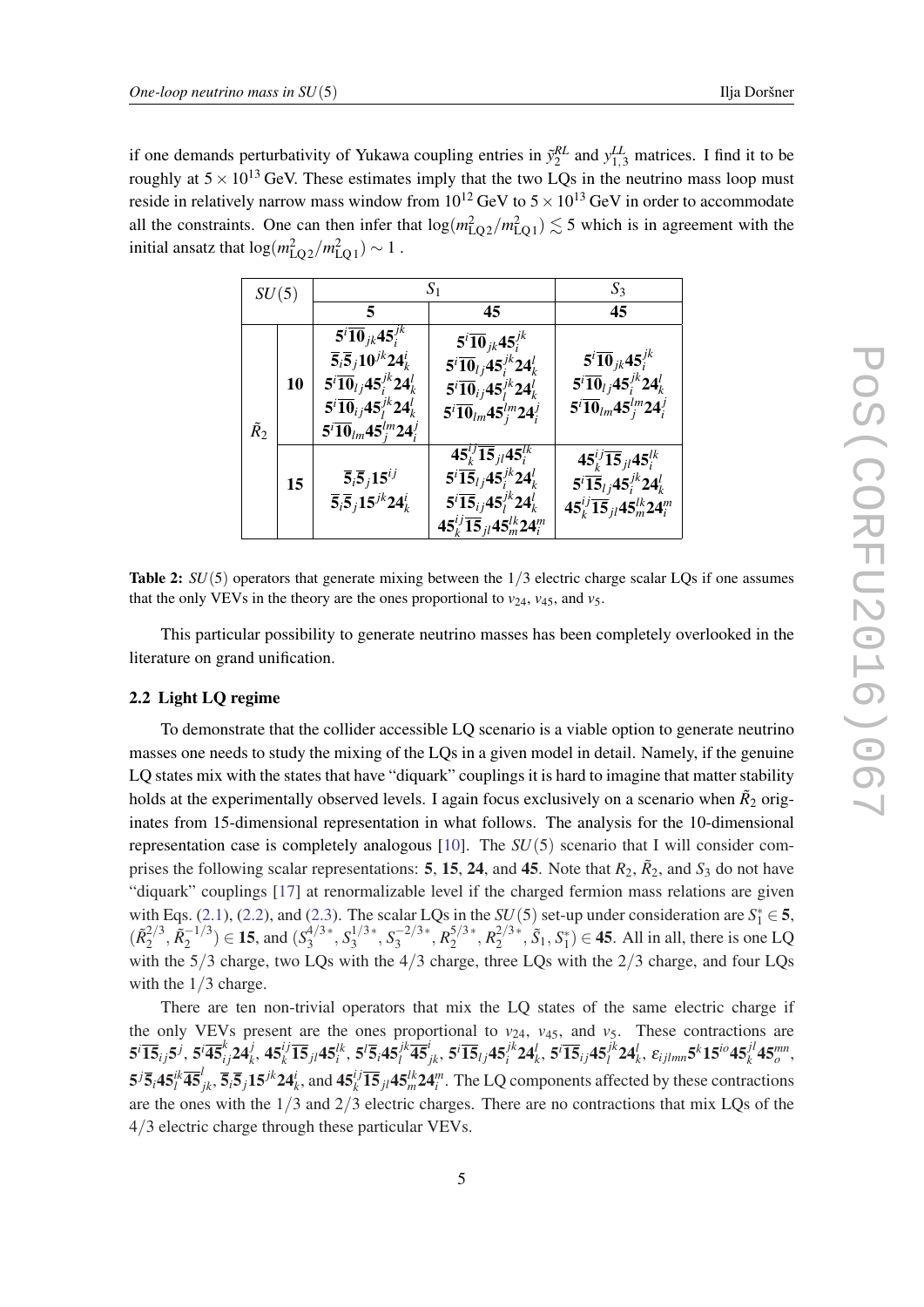<span id="page-6-0"></span>It turns out that one can write a  $4 \times 4$  squared-mass matrix for the  $1/3$  electric charge LQs in a block diagonal form where the relevant two blocks are of dimension  $2 \times 2$  each. The basis for this matrix is  $(S_1^*(45), S_1^*(5), S_3^{1/3*})$  $\tilde{R}_2^{-1/3}$  $\binom{-1}{2}$ , where I explicitly denote the origin of the two LQs that both transform as  $S_1$  under the SM gauge group. The mixing term  $\lambda_3\langle H \rangle$  of Eq. ([1.2](#page-1-0)) between  $S_3^{1/3}$ <sup>\*</sup>  $a_3^{1/3*}$  and  $\tilde{R}_2^{-1/3}$  $\frac{1}{2}$  is proportional to a product of *v*<sub>24</sub> with *v*<sub>5</sub>. Since the LQs of the 4/3 electric charge do not mix the associated  $2 \times 2$  squared-mass matrix has only diagonal entries. These findings guarantee the matter stability even in the presence of the mixing that is needed to generate neutrino masses. Components of  $S_3$  and  $\tilde{R}_2$  can thus be very light and the resulting neutrino mass matrix is correctly described through Eq. ([1.5](#page-2-0)) due to a block diagonal form of the relevant LQ squared-mass matrix. I omit discussion of the mixing between the LQ states with electric charge of  $2/3$  since these originate from  $R_2$ ,  $\tilde{R}_2$ , and  $S_3$  multiplets that have no "diquark" couplings in this set-up and consequently do not directly affect matter stability.

Let me summarise the main features of the light LQ set-up.  $\tilde{R}_2$  ( $S_3$ ) originates from 15 (45) of  $SU(5)$ . Again,  $\tilde{R}_2$  could alternatively originate from 10-dimensional representation. The  $SU(5)$ symmetry is broken by the VEV of 24 down to  $SU(3) \times SU(2) \times U(1)$ . The Higgs field VEVs that complete the electroweak symmetry breaking reside in both 5 and 45. The light LQ states are components of  $\tilde{R}_2$  and  $S_3$  and they help generate neutrino masses. Three out of six LQs of the model —  $S_1$ (45),  $S_1$ (5), and  $\tilde{S}_1$  — mediate proton decay and need to be heavy.  $R_2$  can in principle be of an arbitrary mass. Finally, the mass matrix for the up-type quarks should be symmetric in accordance with Eq. [\(2.3](#page-3-0)) in this set-up.

# 3. Conclusions

The one-loop neutrino mass mechanism with scalar LQs and the down-type quarks in the loops can be embedded within the *SU*(5) framework of grand unification. There exist two distinct regimes for the LQ masses. One option is to have heavy LQs in the loops that generate neutrino masses. This option can be naturally realised if  $\tilde{R}_2$  mixes with either  $S_1$  or  $S_3$ . One particularly nice feature of the heavy LQ limit is that the masses of the LQs in the loop can only be between  $10^{12}$  GeV and  $5 \times 10^{13}$  GeV in order to simultaneously avoid experimental limits on partial proton decay lifetimes and still satisfy perturbativity constraints on the strength of the lepton-quark-LQ couplings. The other option is to have collider accessible LQs in the loop. That particular option can be realised with the mixture of  $S_3$  and  $\tilde{R}_2$  multiplets in a well-defined  $SU(5)$  set-up that contains 5-, 15-, 24-, and 45-dimensional representations in the scalar sector when the up-type quark mass matrix is symmetric in the flavor space.

#### Acknowledgments

I.D. thanks S. Fajfer and N. Košnik for inspiring discussion and collaboration with regard to this project. This work has been supported by Croatian Science Foundation under the project 7118.

# References

[1] I. Doršner, S. Fajfer, A. Greljo, J. F. Kamenik and N. Košnik, Phys. Rept. 641 (2016) 1 doi:10.1016/j.physrep.2016.06.001 [arXiv:1603.04993 [hep-ph]].